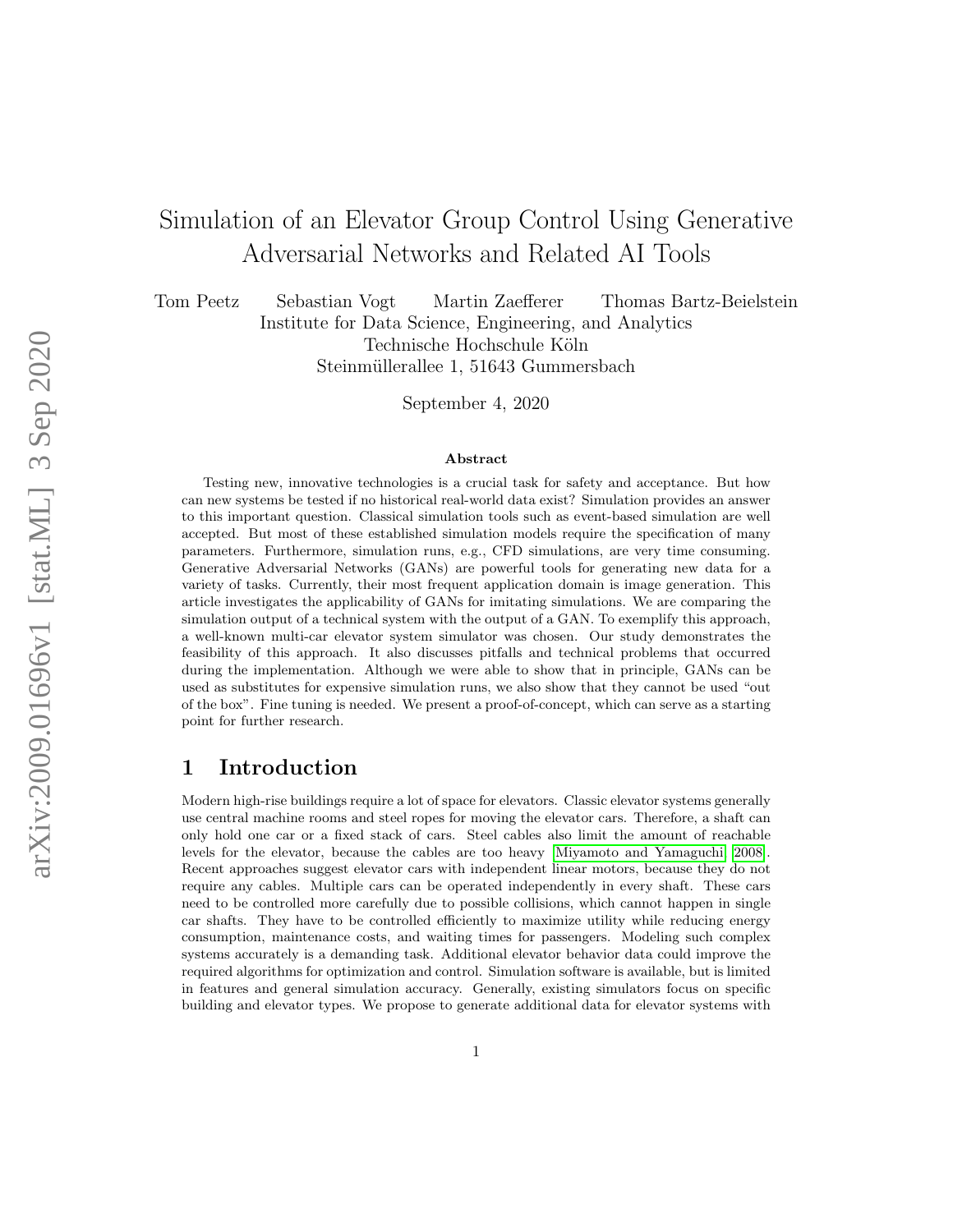<span id="page-1-1"></span>

Figure 1: Architecture of a GAN. The discriminative network attempts to determine whether data is real or fake, whereas the generative network attempts to generate data that is not determined to be fake by the discriminative network.

the application of [Generative Adversarial Networks \(GANs\).](#page-0-0) They are promising tools mainly used for generating images. Less frequent applications include text and language processing.

The goal of this paper is to explore the possible applications of [GANs](#page-0-0) to create machine readable logs for the described elevator systems based on log data from an existing simulator. As previous work has shown, generative networks such as standalone [Recurrent Neural Networks](#page-0-0) [\(RNNs\)](#page-0-0) suffer from issues like exposure bias resulting in the generation of data which are never observed in training data [\[Bengio et al., 2015\]](#page-12-0). [GANs](#page-0-0) offer a solution to this by adding a neural network, the discriminator, which tries to classify the generated data as "real" or "fake".

The remainder of this report is structured as follows: section [2](#page-1-0) presents related approaches. Section [3](#page-2-0) describes materials and methods. Results from our first experiments are shown in Section [4](#page-7-0) and discussed in Section [5.](#page-9-0) Further steps are presented in Section [6.](#page-10-0) A conclusion is given in Section [7.](#page-11-0)

# <span id="page-1-0"></span>2 Related Work

[GANs](#page-0-0) have been first proposed by [Goodfellow et al.](#page-12-1) [\[2014\]](#page-12-1). They describe a framework for generative modeling which consists of two separate networks, a generative network, G, and a discriminative network, D. Both networks are trained in an adversarial process. That means, the network  $G$  tries to counterfeit data that deceives  $D$  and  $D$  is trained to discriminate between real training data and the 'fake' data generated by G. Figure [1](#page-1-1) illustrates this general idea.

This process results in both G and D improving their ability to fulfill their task, which in theory should create a generative network which creates data samples that are very hard to distinguish from real samples.

[GANs](#page-0-0) have mostly been used to train generators for image data sets [\[Goodfellow et al.,](#page-12-1) [2014,](#page-12-1) [Yu et al., 2017\]](#page-13-1). Images are a well-suited application for [GANs,](#page-0-0) because the generative network can make continuous adjustments to the generated data[\[Berges et al., 2017\]](#page-12-2). This can easily be achieved for images, because a numerical color value might be changed by a fraction of 1%. This is not possible if discrete data such as text have to be processed. In this case, small changes may generate text sequences that have an entirely different meaning [\[Yu et al.,](#page-13-1)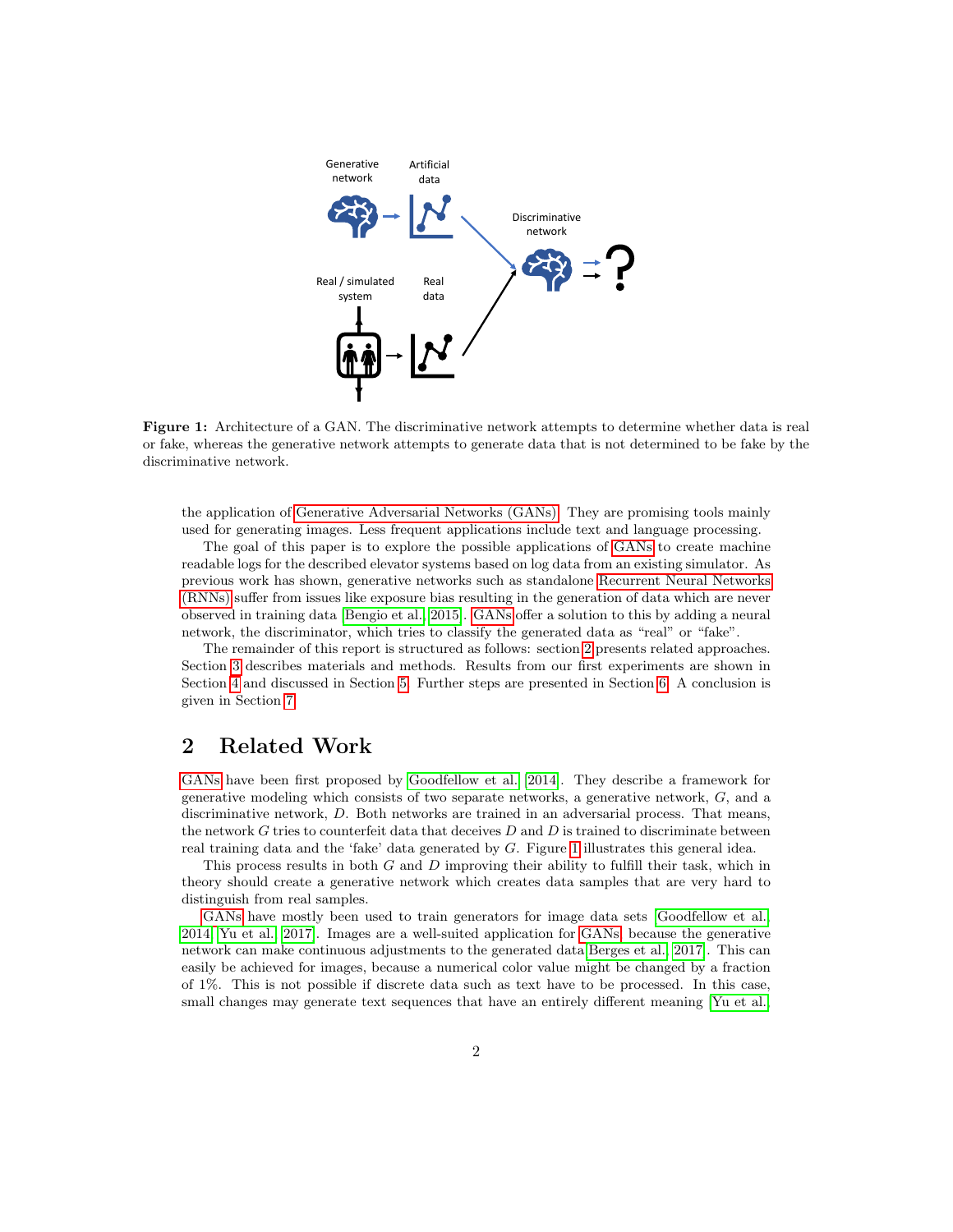[2017\]](#page-13-1).

[Yu et al.](#page-13-1) [\[2017\]](#page-13-1) propose a possible solution called [Sequential GAN \(seqGAN\)](#page-0-0) for this issue by adding feedback for unfinished sequences to the generator based on possible outcomes for a finished sequence. As the discriminator is only able to calculate rewards for finished sequences, an additional step is taken by spanning a search tree for  $n$  possible sequences based on the current time step and getting feedback for these from the discriminator. The next step is then chosen from the best candidate. This process is repeated until a whole sequence has been generated. Thereby, long-term rewards are taken into account for each time step instead of just focusing on short term rewards, resulting in a better quality of the generated sequences as a whole. [seqGAN](#page-0-0) showed promising results when tested on the generation of Chinese poems and political speeches, outperforming other approaches for sequence generation [\[Yu et al., 2017\]](#page-13-1). A more detailed description of [seqGANs](#page-0-0) can be found in Section [3.2.5.](#page-5-0)

### <span id="page-2-0"></span>3 Methods and Tools

#### 3.1 MceSim

The training data for this project was generated using the [Multi-Car Elevator Simulator](#page-0-0) [\(MceSim\). MceSim](#page-0-0) is an open-source application for simulating multi-car elevator systems developed by [Miyamoto and Yamaguchi](#page-13-0) [\[2008\]](#page-13-0). The simulation is designed for testing control patterns of elevator systems. It allows for different building configurations containing the amount of shafts in the building, cars per shaft, and the different types of floors in a building. Internally, the simulation software processes the calls and prevents overlapping (colliding) cars. Elevator calls can be created randomly by the simulation (as used in our experiments) or by providing a file that contains a list of the calls.

The code of the simulator was modified in order to generate the output of the internal states when processing calls into a text file. An example is shown in listing [1.](#page-2-1) Each line consists of a timestamp (the internal time of the simulation) and an operation which is executed on a call.

```
114 – New call: call_1 from 4 to 1 guests 4
114 - Assign call: call_1 on car_01_01
120 - Load call: call_1 on car_01_01
131 - Unload call: call_1 on car_01_01 overtravel 0
```
#### Listing 1: MceSim Custom Log File

During the simulation, many of these calls are handled in parallel. The life cycle for each call is composed of the following operations, which always occur in this order:

New call Passengers call an elevator inputting target location and the amount of passengers.

Assign call The call is assigned to a car.

Load call The car arrives at the start level and loads the passengers.

Unload call The car arrives at the destination level and unloads the passengers.

To create a basic log file with entries that can be used as training data for the [GAN,](#page-0-0) a single log was generated with the following parameters:

java -jar MceSim2018. jar -r -t 1000000

Listing 2: basic log command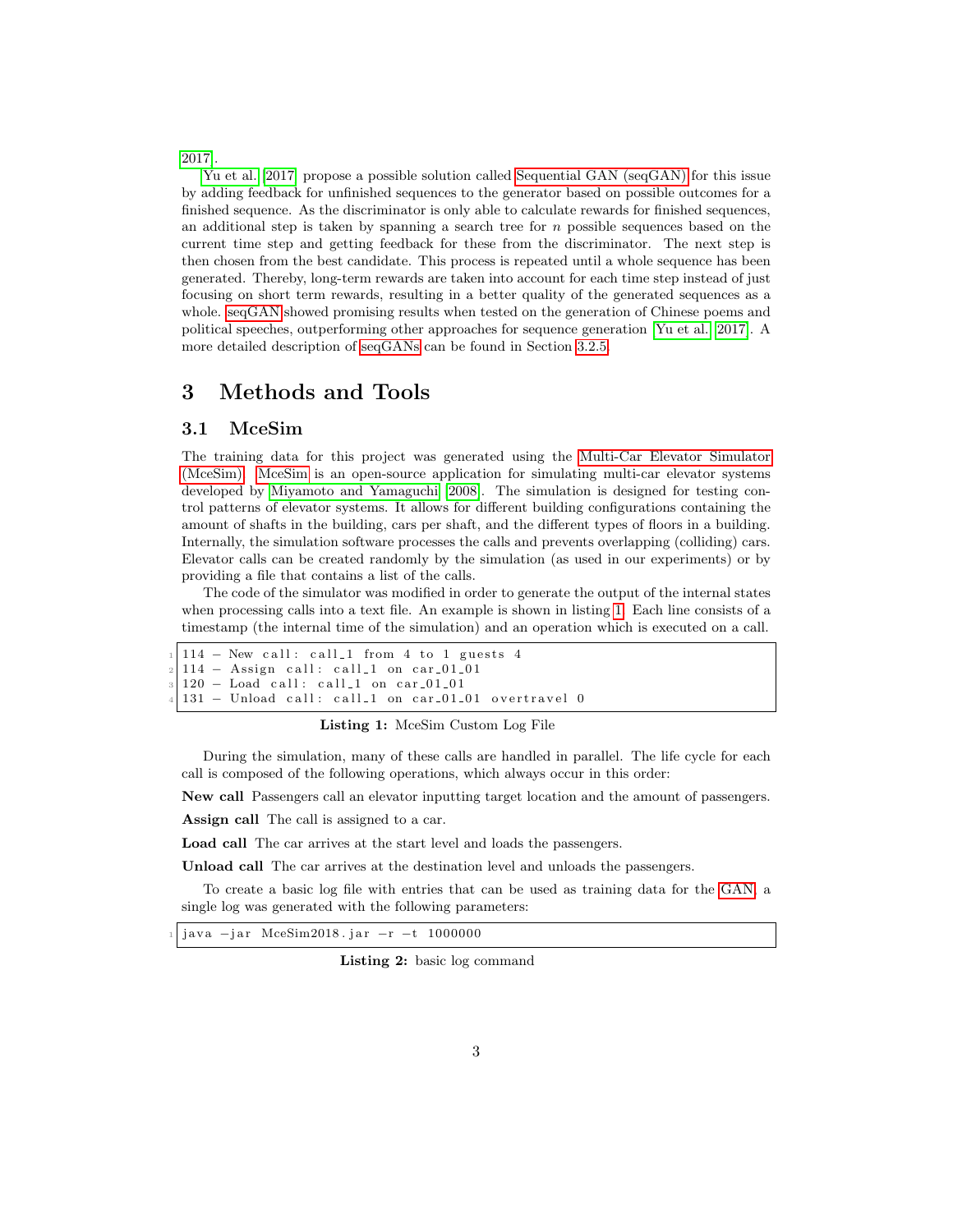The command specifies to use random calls and to run the simulation for 1e6 time units with the default configuration of five shafts, three cars each, and thirty floors. This generates a log file with approximately 21,000 lines, each containing an operation on a call. For the purposes of testing the approach, this single log was chosen as a simple dataset to test whether the application of [GANs](#page-0-0) is feasible in the first place. In addition to the simple dataset, a more complex dataset can be created by iterating through all provided configurations and running the simulation for 1e4 time units.

#### 3.2 GAN implementation

#### 3.2.1 Tooling

The programs used in our experiments were written in the Python programming language. The Keras framework as provided by Tensorflow was used to implement the neural networks. The following software versions were used:

- Python 3.8
- Tensorflow 2.2.0
- Numpy  $1.19$

Tensorflow and numpy can be installed using  $pip$  or by creating a virtualenv<sup>[1](#page-3-0)</sup>. It is recommended to utilize GPU acceleration for training and inference, as especially the generative network is very resource and time consuming. To enable GPU acceleration, tensorflow-gpu and and required drivers and libraries like Cuda and cuddn need to be installed<sup>[2](#page-3-1)</sup>.

#### 3.2.2 Data Preprocessing

Because neural networks internally use numerical values such as integers or floats, data usually must be converted before they can be passed to the network. For images, this step is fairly simple because a 2D image can be represented as a 3D tensor of which the first two dimensions describe the position of a pixel while the third dimension describes its color. For textual input, a dictionary needs to be defined. It is used to translate human readable text into its integer representation. This was achieved by first creating the vocabulary vocab of the dataset containing each individual character. After that, each vocabulary entry is mapped to an integer. The resulting dictionary char2idx is used to translate text to its integer representation, which can be processed by the network.

A character-based vocabulary was chosen because of the structure of the data. This might appear counter-intuitively at the first sight, because only a few keywords are used in the log files. However, as can be seen in listing [1,](#page-2-1) ascending IDs and timestamps result in increasingly large vocabularies, almost proportional to the length of the logfile. A character-based logfile results in only 36 vocabulary entries or even only 32 when converting all letters to lower case. Furthermore, the character based vocabulary is needed for the generator to be able to create new timestamps and IDs, which are not present in the training data and would as a consequence not appear in any vocabulary.

The dataset uses the format [BATCH SIZE][SEQUENCE LENGTH][1]. Because of the variable length of the input text and the required uniform data shape, some remaining characters had to be cut off at the end of longer texts. For data loading, shaping, and preprocessing, the resources from [Chollet](#page-12-3) [\[2020\]](#page-12-3), [Brownlee](#page-12-4) [\[2020\]](#page-12-4), [Liang](#page-12-5) [\[2018\]](#page-12-5), and [Keras](#page-12-6) [\[2020\]](#page-12-6) were used.

<span id="page-3-0"></span><sup>1</sup> see [https://virtualenv](https://virtualenv.pypa.io/en/latest/).pypa.io/en/latest/

<span id="page-3-1"></span> $^{2}$ see for details: https://www.tensorflow.[org/install/gpu](https://www.tensorflow.org/install/gpu)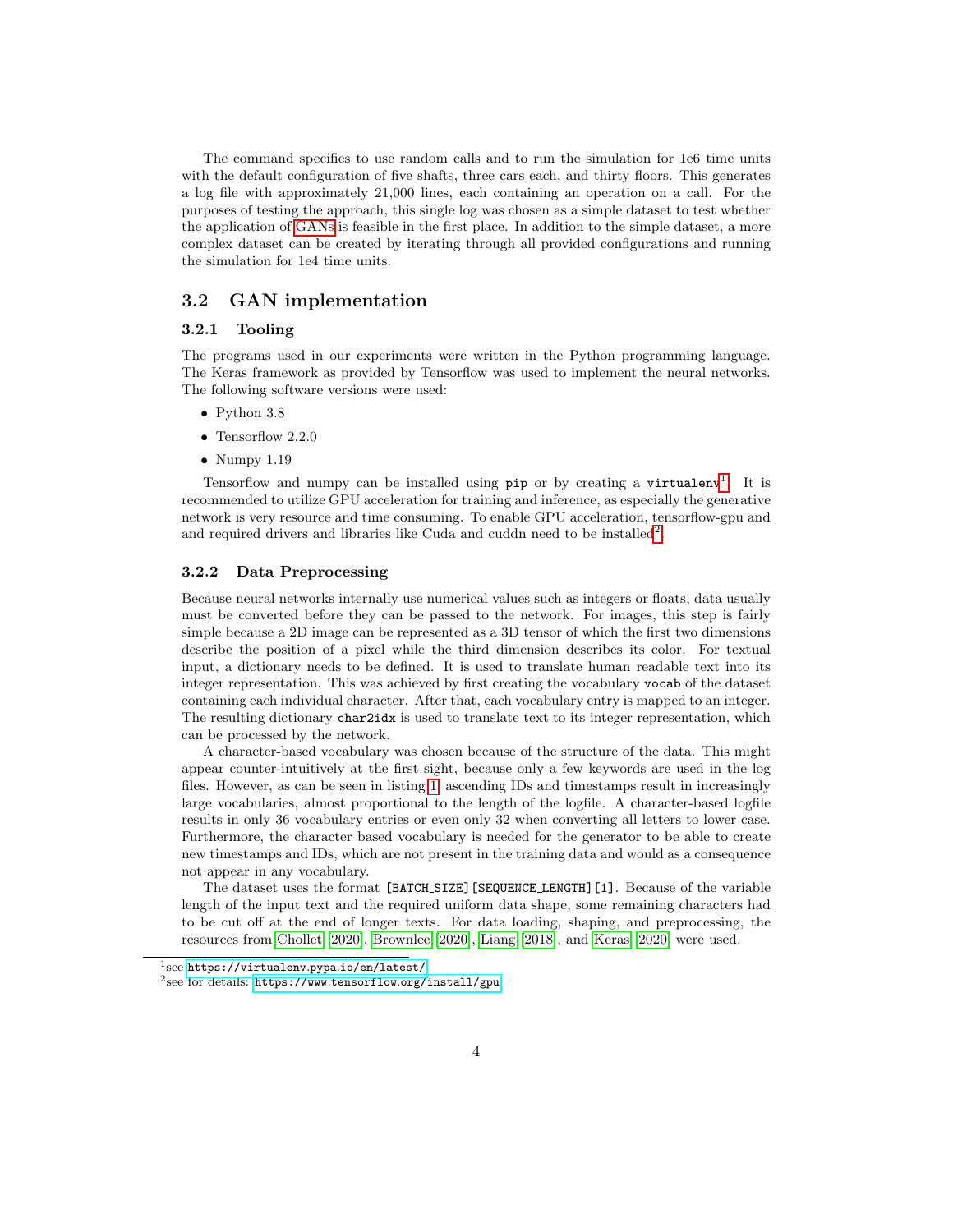| $\boldsymbol{\alpha}$ | $\sim$ |    |  |    |          |
|-----------------------|--------|----|--|----|----------|
|                       |        | υu |  | U5 | <u>.</u> |

Table 1: Exemplary output Tensor of the generator

#### <span id="page-4-1"></span><span id="page-4-0"></span>3.2.3 Recurrent Neural Networks

The first part of the [GAN](#page-0-0) is the generative network  $G$ . Based on their performance for text generation and the the promising results of the [seqGAN](#page-0-0) approach [\[Yu et al., 2017\]](#page-13-1), [RNNs](#page-0-0) were chosen for the generator. By utilizing [Long Short Term Memory \(LSTM\)](#page-0-0) layers, issues like the "vanishing gradient problem" or the "exploding gradient problem" are mitigated [\[Yu](#page-13-1) [et al., 2017\]](#page-13-1). Vanishing gradients describe situations in which the model is not actually learning anything because the gradients are too small to have a effect. The exploding gradient problem describes the opposite issue where gradients are too large and result in very unstable network behaviors [\[Pykes, 2020\]](#page-13-2). [LSTMs](#page-0-0) are commonly used to prevent this and are capable of handling large input sequences of varied length [\[Yu et al., 2017\]](#page-13-1), which is required for our experiments. The [RNN](#page-0-0) is created as a sequential model in Keras, containing the following layers:

- Embedding layer, to break down high dimensional data into low dimensional data, to make it more understandable for the model.
- [LSTM](#page-0-0) layer as the recurrent layer with added long term memory, to enhance the network's capabilities for handling long sequences.
- Dense layer, which reduces the dimensions so that the output of the layer represents the probability of each item in the vocabulary for the next word.

The model was kept simple in order to keep the focus on the development of the total [GAN](#page-0-0) architecture. A more sophisticated architecture might be useful, when more statistics about general [GAN](#page-0-0) performance are available and parameters of the individual networks need to be tuned.

For inference, a sequence can be fed into the network, which results in the network predicting the next character for the sequence in form of a tensor containing the probability for each individual entry of the vocabulary. For example, if the network is trained to predict the next character in the alphabet and the sequence abcdefgh is given as input, the network might produce an output tensor as shown in Table [1.](#page-4-0) In practice, it is recommended to include some randomness in the selection process for the next word, because otherwise results might include loops of the most common vocabulary entries [\[TensorFlow Core Tutorials, 2020\]](#page-13-3). For this model, samples are drawn randomly from the weighted output distribution.

#### <span id="page-4-2"></span>3.2.4 Convolutional Neural Networks

The next important part of the [GAN](#page-0-0) is the discriminator, for which a [Convolutional Neural](#page-0-0) [Network \(CNN\)](#page-0-0) was chosen. Part of the selection process involved an analysis of different network types for text classification. [Maheshwari](#page-13-4) [\[2018\]](#page-13-4) evaluated three different types of networks for text classification. The results show a slight advantage of the chosen [CNN](#page-0-0) compared to a [RNN](#page-0-0) or a [Hierarchical Attention Network \(HAN\)](#page-0-0) when looking at the training and validation accuracy, with the [HAN](#page-0-0) coming close to or surpassing the [CNN](#page-0-0) in some instances. The main benefit, why this network was chosen for the GAN, was the time factor. The [CNN](#page-0-0) needs only a fraction of the time per epoch when compared to the [RNN](#page-0-0) and [HAN.](#page-0-0) While these benefits might be subject to how each network was built, the [CNN](#page-0-0) was chosen with the option to replace it later if needed.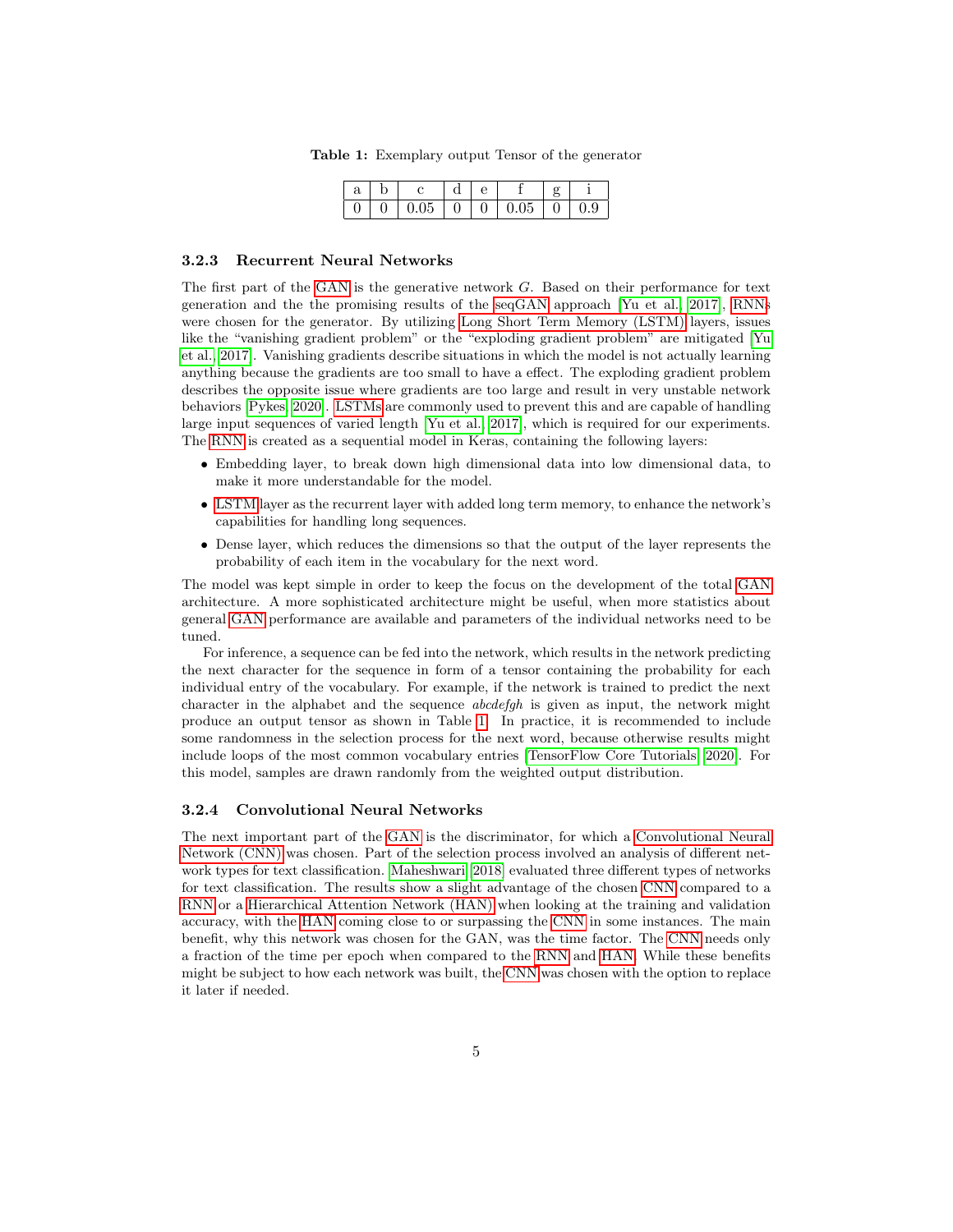Similar to the [RNN,](#page-0-0) a sequential Keras Model was used for the [CNN.](#page-0-0) This model implemented the following layers:

- Embedding layer, to break down high dimensional data into low dimensional data, to make it more understandable for the model.
- 1D Convolutional layer, which uses a window of a certain size and calculates descriptive numbers for each possible window position in the dataset. This layer provides the name for the network.
- GlobalMaxPooling layer, which acts similar to the Convolutional layer, but takes maximum value from each window position. Here, 'global' indicates that the maximum of the complete sample is used.
- Dense layer with ReLu (Rectified Linear Unit) [\[Google Developers, 2020\]](#page-12-7) activation, which filters out negative values and sets them to zero. Dense layers, which are also known as fully connected layers, are "hidden layer[s] in which each node is connected to every node in the subsequent hidden layer." [\[Google Developers, 2020\]](#page-12-7)
- Dropout layer to prevent overfitting
- Dense layer on sigmoid activation, to translate calculated predictions into probability numbers between 0 and 1

These layers were chosen because of their prominence in text classification in a [CNN.](#page-0-0) Further evaluation of an improved network setup is needed. A [CNN](#page-0-0) works as a classification network. This means, that the network is being fed data with corresponding labels, in the case of this [GAN](#page-0-0) "real" for the data from the simulator and "fake" for the data from the discriminator. The network then learns to classify each set of input data into one of these classes and tries to maximize accuracy and minimize loss. A standalone [CNN](#page-0-0) needs multiple datasets for training, validation, and testing, with corresponding label datasets which must be in such a shape, that the first dimension is equal to the corresponding text dataset. It is recommended to select the second dimension to be either [1] or [amount of label classes] when using one hot encoding [\[Sharma, 2020\]](#page-13-5).

#### <span id="page-5-0"></span>3.2.5 Sequential GANs

[GANs](#page-0-0) work efficiently on continuous data, but not on discrete data. Especially long sequences of discrete data, such as text, are hard to process for [GANs.](#page-0-0) The main benefit of using [GANs](#page-0-0) on continuous data can be found when analyzing how [GANs](#page-0-0) operate. [GANs](#page-0-0) process training data for the discriminator and use approaching methods to minimize loss, with approaching steps sometimes being as small as one percent when looking at one single value. Small changes like this can be made on continuous data like images without changing the depicted object or even without humanly visible changes at all. Figure [2](#page-6-0) illustrates this effect. When incrementing the hex value of the displayed pixel by just one, there is no visible change at all to the color. However, when the same strategy is applied to discrete data like text, differences can get much more pronounced. Figure [3](#page-6-1) illustrates how incrementing the ASCII value of the letter "A" by one results in "B" and therefore in a changed meaning. Changes like this may have different consequences like spelling mistakes, creating completely unreadable sentences or even texts with completely different meanings. For word based vocabularies, changes might even be more drastic, because slight changes might either change nothing at all (so the word remains the same) or a completely unrelated word might get chosen.

To tackle this issue, further research provided possible solutions. The most promising solution found is the idea of using [seqGANs](#page-0-0) as proposed by [Yu et al.](#page-13-1) [\[2017\]](#page-13-1). They propose "modeling the data generator as a stochastic policy in reinforcement learning" [\[Yu et al., 2017\]](#page-13-1),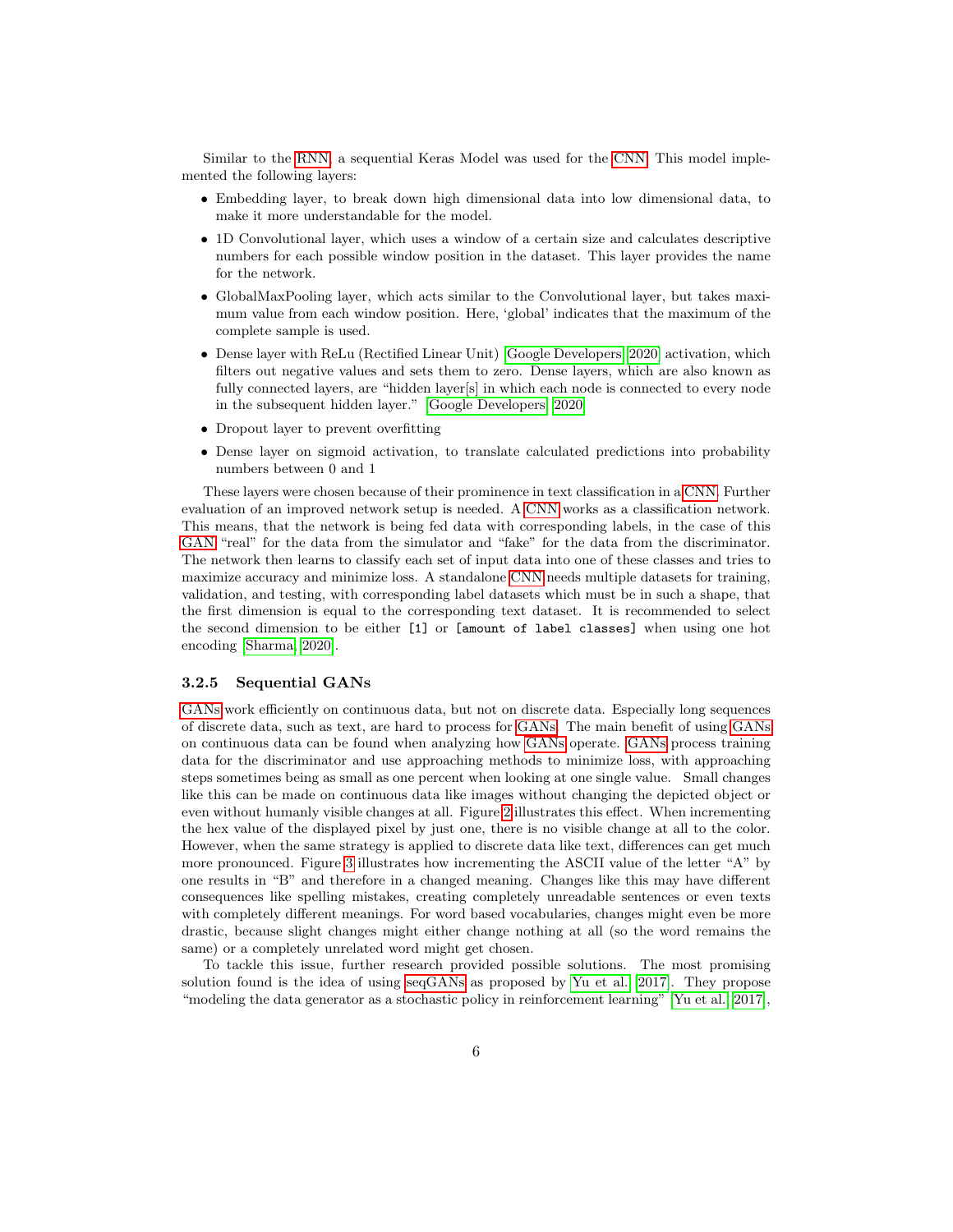<span id="page-6-0"></span>

Figure 2: Small changes in a pixel result in not human perceptible change

| Letter "A" | Letter "B" |
|------------|------------|
| Hex: 41    | Hex: $42$  |
| Dec: 65    | Dec: 66    |

<span id="page-6-1"></span>Figure 3: Small changes in ASCII values resulting in a changed meaning

meaning that the generator creates partial sequences, which then receive an expected result value, forcing the generator to learn and improve while building a dataset, instead of only optimizing the generator after finishing one dataset or epoch.

Due to the discriminator only being able to evaluate complete sequences, a strategy for evaluating incomplete sequences needed to be developed. The [seqGAN](#page-0-0) approach achieves this through building a Monte Carlo Search Tree describing  $n$  possible complete sequences based on the current incomplete sequence. Each possible next set of partial sequences is then discriminated by the discriminator, which allows for ranking the possible next parts of the sequences by their long term value. To achieve a relatively accurate discrimination, the discriminator needs to be pre-trained with fake data from an untrained generator and real data.

The [seqGAN](#page-0-0) algorithm can be described as follows:

- 1. Import and shape data
- 2. Build the network models (as described in Section [3.2.3](#page-4-1) and [3.2.4\)](#page-4-2)
- 3. Pre-train the discriminator with training data
- 4. Loop until the generator can reliably fool the discriminator

#### Generator inner loop

- (a) Generate a partial sequence
- (b) Calculate the expected results for possible following sequences
- (c) Optimize the generator with gradients drawn from the expected results

#### Discriminator inner loop

(a) Discriminate real data and the fake date from the first inner loop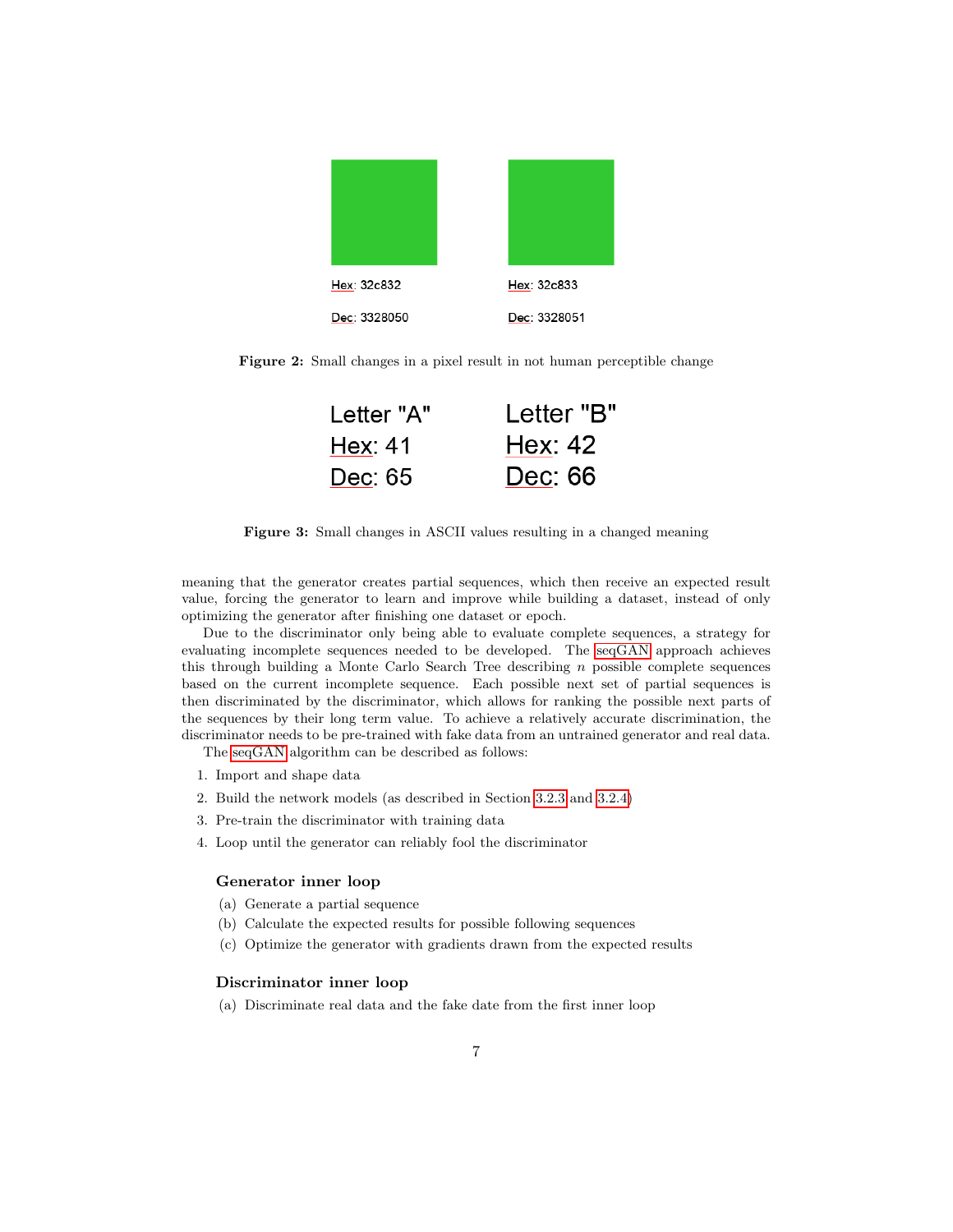- (b) Calculate losses
- (c) Calculate gradients
- (d) Train either discriminator or both networks

A more detailed description can be found in [Yu et al.](#page-13-1) [\[2017\]](#page-13-1).

An implementation of this approach by Yu et. al. can be found on GitHub<sup>[3](#page-7-1)</sup> [\[Yu, 2018\]](#page-13-6) and was tested during this project, but proved to be outdated, using Python 2 and old Tensorflow libraries. Additionally, no simple way to feed custom training data into the network was found without significantly modifying the implementation.

Considering the general focus of this project, it was decided not to use that implementation and instead focus on integrating the [seqGAN](#page-0-0) approach into the [GAN](#page-0-0) after finishing and evaluating it as a non-sequential [GAN.](#page-0-0) This decision was also motivated by the fact that the [seqGAN](#page-0-0) implementation uses Tensorflow directly without the Keras framework.

### <span id="page-7-0"></span>4 Results

The following subsections describe the results of standalone generator  $G$  and discriminator  $D$ , and preliminary results of the [GAN.](#page-0-0)

#### <span id="page-7-3"></span>4.1 Standalone generator

In order to gather information about the performance of the generator G without any feedback from the discriminator, the model was trained for ten epochs using the previously generated log files containing data of 1e6 simulation time units. After that, the input "1 - New Call:" was passed to the model, as each log starts with this sequence. The model was used to generate 1e6 characters. Generating the whole sequence took about 2.5 hours on a Nvidia RTX 2080Ti GPU, but the run time should be taken with some amount of uncertainty since the model is not optimized for performance and utilization of the GPU. As a comparison, a similar amount of lines generated using [MceSim](#page-0-0) takes about ten minutes while only running on a single core of a CPU. The first part of the resulting logfile is shown in Listing [3.](#page-7-2)

```
1 - New call: c198196 from 19 to 27 guests 6997953 - Assign call: c199257 on car_03_03
968675 - Load call: c192360 on car_02_01
979819 - Load call: c198112 on car_03_02
999762 - Unload call: c194291 on car_02_01 overtravel 0
993170 - New call: c198744 from 22 to 16 guests 8
979225 - Assign call: c197549 on car_04_02 overtravel 0
```
Listing 3: Log generated by G

Some observations can be made in this output which can be generalized to the whole log:

- The model was able to learn the general structure of the logfile. This includes features like lines beginning with a timestamp followed by the type of operation on the call. Furthermore, the structure for each type of operation seems to be learned correctly.
- Timestamps are not ascending and most are in the high end of the range given by the input log file (near 1e6). Otherwise they seem to be random.
- IDs for calls and cars seem to be completely random.

<span id="page-7-1"></span><sup>3</sup>See https://github.[com/LantaoYu/SeqGAN/](https://github.com/LantaoYu/SeqGAN/)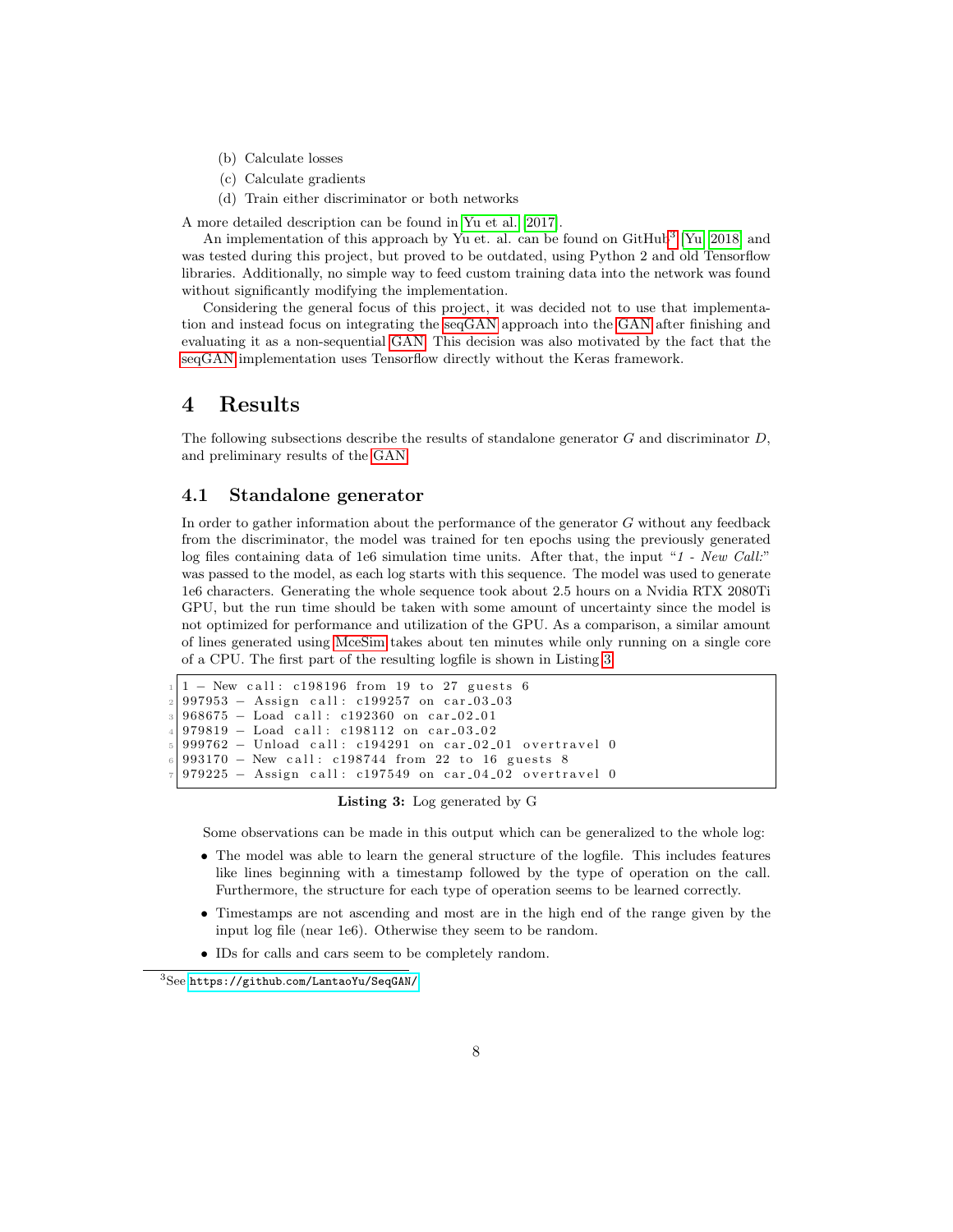<span id="page-8-2"></span>

Figure 4: Standalone discriminator. Accuracy plotted against process steps. Larger values are better.

• The "life cycle" for calls is not taken into account. Otherwise, all lines in the presented outtake of the log should start with new call because IDs do not repeat.

Additionally, some incomplete lines like listing [4](#page-8-0) (missing the additional information which car is assigned) or lines with random content like listing [5](#page-8-1) can be found in the log.

<span id="page-8-1"></span><span id="page-8-0"></span>

| $994352 - Assign call: c1879902$  |
|-----------------------------------|
| <b>Listing 4:</b> Incomplete line |
| 94.03                             |

Listing 5: Line with random content

### 4.2 Standalone Discriminator

<span id="page-8-3"></span>The discriminator as a standalone network was given "real" data from the simulator and "fake" data from the standalone generator as described in Chapter [4.1.](#page-7-3) The discriminator was quickly able to differentiate between real and fake data, which an accuracy of almost 99% and a loss below 0.005 after the first epoch as seen in Figures [4](#page-8-2) and [5](#page-8-3) with slight improvements in the following epochs.



Figure 5: Standalone discriminator. Loss plotted against process steps. Smaller values are better.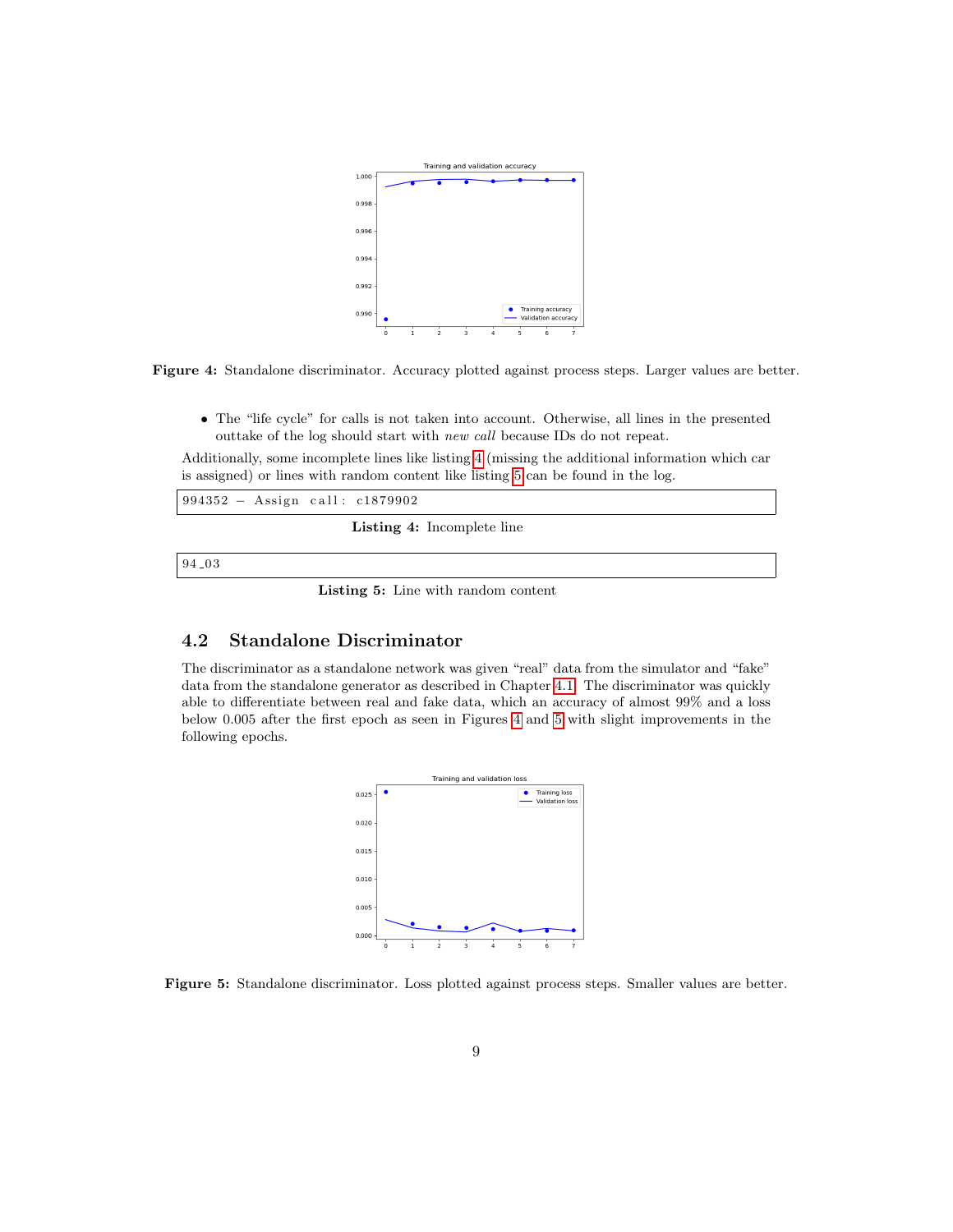### 4.3 GAN

In the context of this project, a fully working implementation of the [GAN](#page-0-0) for text generation was not completed. As described before, stand alone networks for the [RNN](#page-0-0) generator and the [CNN](#page-0-0) discriminator have been developed and tested. When combining both, an issue for passing the data between generator and discriminator was discovered: in the training loop, the generator generates a batch of predictions in the form of probability distributions as described in Section [3.2.3.](#page-4-1) However, these cannot be used by the discriminator, because the discriminator expects an integer sequence as input. As before, the solution is to sample from these batches to get actual text predictions, which in turn are now compatible to the discriminator.

Listing [6](#page-9-1) shows an excerpt from the training loop for the network. The generator makes predictions for a complete batch, resulting in a tensor of the following shape:

[BATCH SIZE][SEQ LENGTH][VOCAB SIZE], representing the output distribution. Next, a list for the predictions is created and a loop samples for each batch item, so actual sequences are obtained. The resulting list of sequences is then transformed into an array of the shape [BATCH\_SIZE], [SEQ\_LENGTH] which can be passed to the discriminator.

```
batch\_predictions = generator(input, training=False)2
 fake\_list = []for batch prediction in batch predictions:
   sampled\_indices = tf.random.categorical(batch\_prediction, num\_samples=1)sampled\_indices = tf. squeeze (sampled_indices, axis =-1). numpy ()
    fake_list.append(sampled_indices)
8
 fake\_dataset = np. as array(fake\_list)\text{decision} = \text{discriminator} \left( \text{fake\_dataset} \right)
```
Listing 6: Training loop

The process works fine for passing data between the two networks, but when the gradients of both networks are calculated, the gradients for the generator seem to be lost due to the conversion from the output tensor to an array. Descriptions for this issue can be found in the project issues for Tensorflow<sup>[4](#page-9-2)</sup>. In order to complete the implementation, a method for passing the data without losing gradients is needed. Tests without the generator optimizer seem to indicate, that the network is otherwise functional.

Even though the complete [GAN](#page-0-0) could not be implemented as planned, some recommendations from the literature will be presented: most authors note that [GANs](#page-0-0) suffer from the issues presented in section [3.2.5.](#page-5-0) For example, [Berges et al.](#page-12-2) [\[2017\]](#page-12-2) explored different models in a [GAN](#page-0-0) setup and concluded that they were not able to create a generator which was able to deceive the discriminator. Issues seem to be caused by the problem of sampling the probability distributions before passing sequences to the discriminator.

To alleviate these issues, the [seqGAN](#page-0-0) approach proposed by [Yu et al.](#page-13-1) [\[2017\]](#page-13-1) seems to be a promising solution. They present a way to give feedback to the generator while prioritizing the long term outcome for the generated sequence. Their results show that the approach can be successfully used for natural language (political speeches and Chinese poems).

## <span id="page-9-0"></span>5 Discussion

The results of a standalone [RNN](#page-0-0) generator look promising. It quickly learns the basic structure of the log file, the possible line types and correct spelling, even though it is trained on character

<span id="page-9-2"></span><sup>4</sup>See https://github.[com/tensorflow/tensorflow/issues/36596](https://github.com/tensorflow/tensorflow/issues/36596)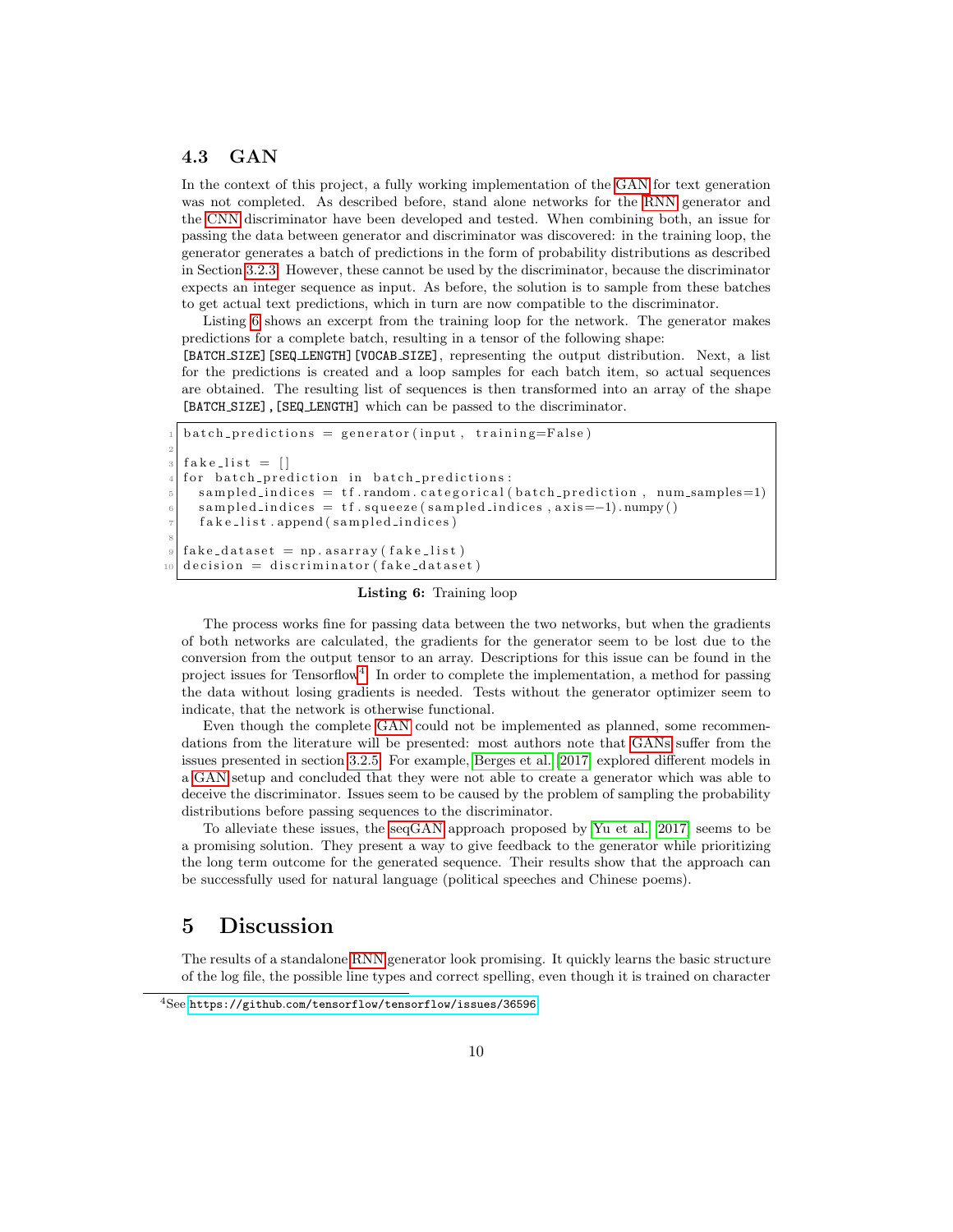basis. However, other issues, like incorrect timestamps and random IDs, indicate that the model is not able to learn the broader contexts in the log file.

Moreover, the time, energy, and computation resources required to generate log files similar to those of the [MceSim,](#page-0-0) are much higher. The example sequence of 1e6 characters requires on an GPU accelerated network about 15 times longer than the simulation utilizing only a single CPU core, making it much more expensive without any additional benefit in this concrete use case.

An evaluation of the discriminator is difficult at this point, without evaluating the generator at the same time. It is possible that we observed rather good accuracy and loss values, because the discriminator learns fast and efficient, or else, because the generator creates text which is easy to detect as fake. The discriminator would also have to be trained with more and a bigger variety of datasets to produce a more telling output. As the difference between real and fake logs can be very easily determined by a human, it is assumed that the discriminator learns to check for similar features. Unordered timestamps, no recurring IDs and incomplete lines might be artifacts which are picked up by the discriminator quickly.

Completing and testing the [GAN](#page-0-0) with a combination of both networks should give better insight into how the networks performed. As described before, the implementation was not completed due to vanishing gradients when sampling from the output distribution of the generator. Testing the completed implementation can possibly give more insight about the usefulness of [GANs](#page-0-0) for generating machine readable data like [MceSim](#page-0-0) log files.

Some observations made on the single tested networks are also true for [GAN](#page-0-0) in general. [GANs](#page-0-0) consume much more resources and power than the simulation software when only used to create more of the same data like in this project. Additionally, the literature suggests in part, that the quality of the generated data might never be good enough to deceive the discriminator[\[Berges et al., 2017\]](#page-12-2), which needs to be tested with the completed implementation. Because of the simple structure of the training data compared to natural language, results for this application might be more favorable. Additions like the [seqGAN](#page-0-0) approach [\[Yu et al., 2017\]](#page-13-1) might improve on this and could be adapted to the simpler structure of machine readable data.

### <span id="page-10-0"></span>6 Outlook

This section presents suggestions for future work.

- Finishing the GAN implementation: Most importantly, the implementation of the [GAN](#page-0-0) prototype should be finished to enable an extensive performance evaluation. While the literature suggests that [GANs](#page-0-0) are not necessarily a good approach for generating text data, there are approaches which seem to be promising. Additionally, the data handled in this project is of much simpler structure than natural language which is usually considered when talking about the difficulties of text processing.
- Improving the networks: After finishing and evaluating the current [GAN](#page-0-0) configuration, improving the networks might be the next step. [Lucena](#page-13-7) [\[2020\]](#page-13-7) suggested using [Structured](#page-0-0) [Categorical Decision Treess \(SCDTs\)](#page-0-0) instead of numerical or one hot encoding for improving Gradient calculation. This might accelerate learning for the networks. An evaluation of [SCDTs](#page-0-0) for [GANs](#page-0-0) might provide some benefits regarding learning speed.

As a majority of the available time was consumed understanding and building the networks and combining them into the [GAN,](#page-0-0) no further evaluation of specific network layers or combination of layers was made. With a more thorough understanding of neural networks and their corresponding layers, their parameters and combination and order of layers, the generator and discriminator could be improved. Further testing and evalu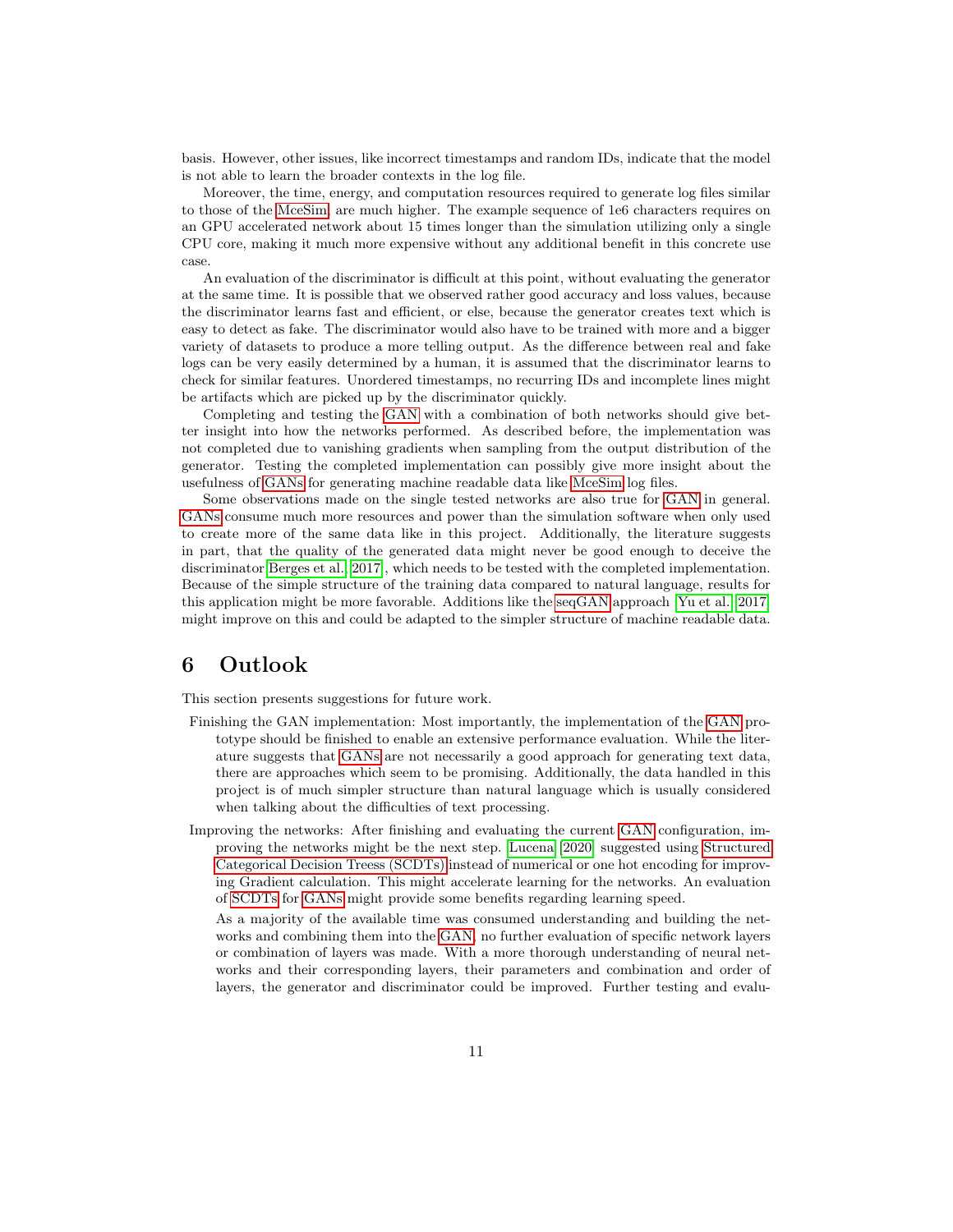ation might even suggest using different networks for the generator and discriminator instead of the [RNN](#page-0-0) and [CNN](#page-0-0) that were used in our experiments.

- Evaluating [GANs](#page-0-0) and output data: Another issue that should be investigated in subsequent studies is the evaluation of the [GAN,](#page-0-0) the finished output networks, and the generated data. While this might give suggestions on how to improve the networks, it is also important to evaluate before using the finished generator or generated data in critical fields such as elevator planning, vehicle programming or medical analysis. Using faulty or inaccurate data might lead to failures that could affect human safety, health or lives. While no solution to evaluate data for safe usage in critical fields was found during this project, the research of [Esteban et al.](#page-12-8) [\[2017\]](#page-12-8) suggests two ways of evaluating and optimizing [GANs.](#page-0-0) The first approach is to check whether the [GAN](#page-0-0) "implicitly learns the distribution of the true data" [\[Esteban et al., 2017\]](#page-12-8) via a medium mean discrepancy, while the second approach suggests training a second [GAN](#page-0-0) with the generated data of the first [GAN](#page-0-0) and testing it with real data. If the second [GAN](#page-0-0) is trained with generated data from the first [GAN,](#page-0-0) it can successfully detect real data as real, then we can consider the first [GAN](#page-0-0) a success.
- Implementing a sequential GAN: Another possible addition after finishing the [GAN](#page-0-0) implementation may be the [seqGAN](#page-0-0) approach as described in section [3.2.5,](#page-5-0) which is expected to work better on discrete data such as text compared to a more standard [GAN](#page-0-0) design. Since the architecture of the [seqGAN](#page-0-0) foresees an additional search algorithm, as well as having the discriminator calculate losses for multiple partial sequences per sequence generated, the resource cost concerning CPU, GPU and time usage is expected to increase. It is to be evaluated if the benefits outweigh the additional cost or if similar results can be achieved by using the non-sequential [GAN.](#page-0-0) An additional idea might be to evaluate the used search algorithm. Yu et. al. use a Monte Carlo Search Tree, but there might be more cost efficient alternatives for this scenario.
- Adding building configuration input into the GAN: To enhance the usefulness of a complete application around the [GAN,](#page-0-0) it would be helpful to be able to pass a building configuration describing the amount of floors, shafts, and cars per shaft. The [GAN](#page-0-0) needs to be able to process this input and generate logs which apply to exactly this building configuration. The feature is required to create data which can be used for optimization of elevator systems in specific scenarios. This might be achievable by generating datasets containing only logs for the appropriate building and training the network with this specific dataset. To reduce training times, it might be appropriate to pre-train a general model. This can be adapted using problem specific data, if available.

### <span id="page-11-0"></span>7 Conclusion

This article investigates the applicability of GANs for imitating complex and expensive realworld simulations. We compared the simulation output of a technical system with the output of a GAN. To exemplify this approach, a well-known multi-car elevator system simulator was chosen. Our study demonstrates the feasibility of this approach. It also discusses pitfalls and technical problems that occurred during the implementation. Although we were able to show that in principle, GANs can be used as substitutes for expensive simulation runs, we also show that they cannot be used "out of the box". Fine tuning is needed. We presented a proof-of-concept, which can serve as a starting point for further research.

Overall, our research provided much insight in the application of [GANs](#page-0-0) for the generation of machine-readable data, even though a working implementation could not be finished. [GANs](#page-0-0) are powerful tools for creating data, but also come with many difficulties when working on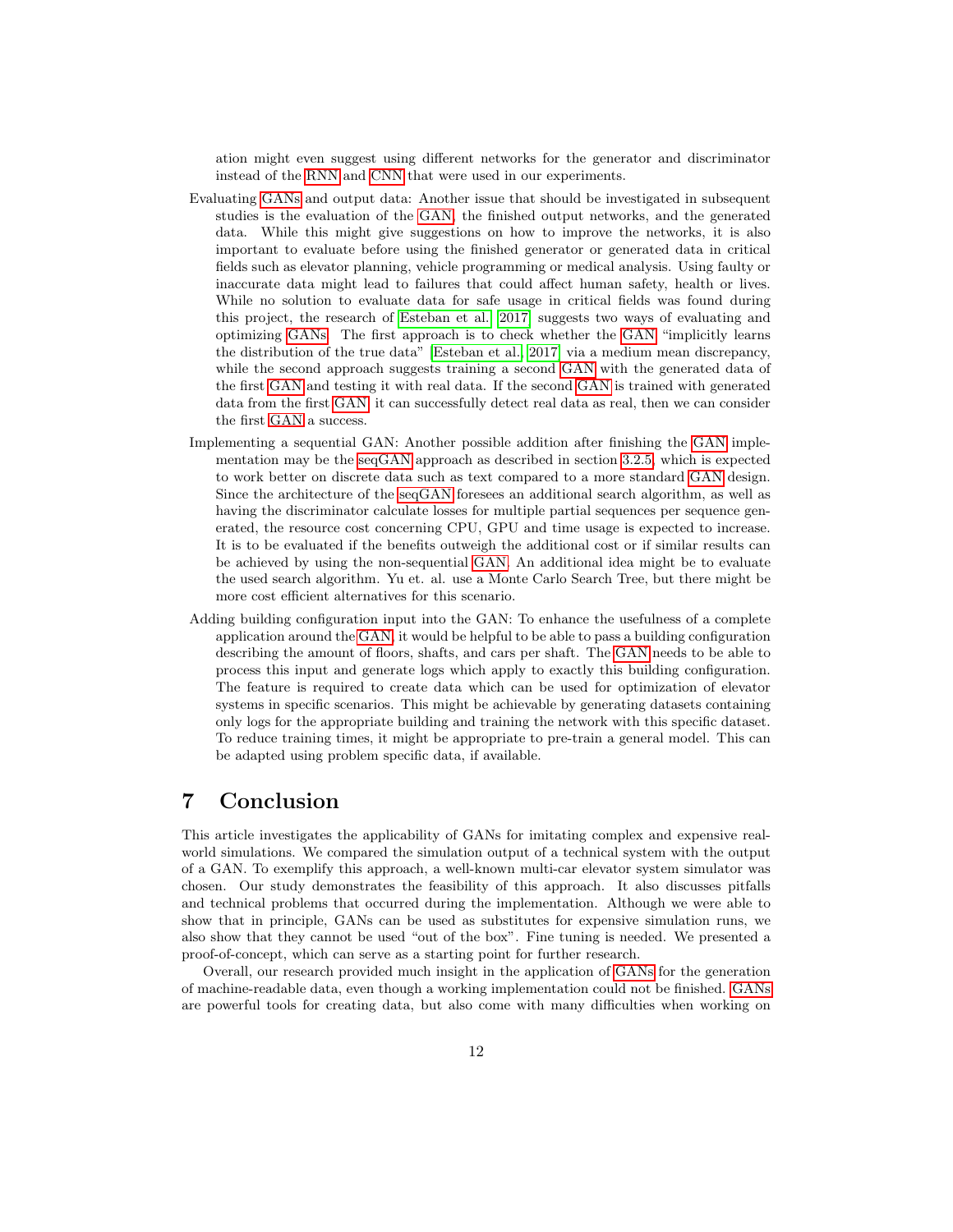discrete data. Some of these issues are due to the conceptual design of models that were created with image manipulation in mind, while others are more technical like the gradient issue for the implementation of this project.

Applying the [GAN](#page-0-0) framework to text files, which can also be generated using the actual simulation itself, requires more resources and time. Especially, the generative network takes large amounts of training data and time to be able to generate data which is still easily distinguishable from real training data, by human eye as well as the discriminative network. However, many improvements of the individual networks and the overall [GAN](#page-0-0) can be made to optimize the quality of the outcome. Building more sophisticated network models and adding concepts like the sequential approach might improve the output of the generative network sufficiently. Then, logs could mimic those of the simulation or even formats like those produced by real world elevator systems.

Even though this approach may seem cost- and performance ineffective at the first glimpse, there might be some additional benefits when looking beyond the scope of this project, like the creation of real world like data which must not include real details, e.g., for privacy protection in medicine or enhancing real-world datasets generated by actual elevator systems.

### References

- <span id="page-12-0"></span>Samy Bengio, Oriol Vinyals, Navdeep Jaitly, and Noam Shazeer. Scheduled sampling for sequence prediction with recurrent neural networks. In Proceedings of the 28th International Conference on Neural Information Processing Systems - Volume 1, NIPS'15, page 11711179, Cambridge, MA, USA, 2015. MIT Press.
- <span id="page-12-2"></span>Vincent-Pierre Berges, Isabel Bush, and Pol Rosello. Text generation using generative adversarial networks. Technical report, Stanford University, 2017. URL [http://prosello](http://prosello.com/papers/text-gans-w17.pdf).com/ [papers/text-gans-w17](http://prosello.com/papers/text-gans-w17.pdf).pdf. Accessed: 2020-09-02.
- <span id="page-12-4"></span>Jason Brownlee. Your First Deep Learning Project in Python with Keras Step-By-Step, 2020. URL https://machinelearningmastery.[com/tutorial-first-neural-network](https://machinelearningmastery.com/tutorial-first-neural-network-python-keras/)[python-keras/](https://machinelearningmastery.com/tutorial-first-neural-network-python-keras/). Accessed: 2020-08-01.
- <span id="page-12-3"></span>Francois Chollet. Introduction to Keras for Engineers, 2020. URL [https://keras](https://keras.io/getting_started/intro_to_keras_for_engineers/#data-loading-amp-preprocessing).io/ getting started/intro to keras for [engineers/#data-loading-amp-preprocessing](https://keras.io/getting_started/intro_to_keras_for_engineers/#data-loading-amp-preprocessing). Accessed: 2020-08-01.
- <span id="page-12-8"></span>Cristbal Esteban, Stephanie L. Hyland, and Gunnar Rtsch. Real-valued (Medical) Time Series Generation with Recurrent Conditional GANs. arXiv, 2017. URL [http://arxiv](http://arxiv.org/abs/1706.02633).org/abs/ 1706.[02633](http://arxiv.org/abs/1706.02633). arXiv: 1706.02633.
- <span id="page-12-1"></span>Ian J. Goodfellow, Jean Pouget-Abadie, Mehdi Mirza, Bing Xu, David Warde-Farley, Sherjil Ozair, Aaron Courville, and Yoshua Bengio. Generative Adversarial Networks. arXiv, 2014. URL [http://arxiv](http://arxiv.org/abs/1406.2661).org/abs/1406.2661. arXiv: 1406.2661.
- <span id="page-12-7"></span>Google Developers. Machine Learning Glossary, 2020. URL [https://developers](https://developers.google.com/machine-learning/glossary/).google.com/ [machine-learning/glossary/](https://developers.google.com/machine-learning/glossary/). Accessed: 2020-08-02.
- <span id="page-12-6"></span>Keras. Keras API reference: Text data preprocessing, 2020. URL [https://keras](https://keras.io/api/preprocessing/text/).io/api/ [preprocessing/text/](https://keras.io/api/preprocessing/text/). Accessed: 2020-08-01.
- <span id="page-12-5"></span>Xu Liang. How to Preprocess Character Level Text with Keras, 2018. URL https://towardsdatascience.[com/how-to-preprocess-character-level-text-with](https://towardsdatascience.com/how-to-preprocess-character-level-text-with-keras-349065121089)[keras-349065121089](https://towardsdatascience.com/how-to-preprocess-character-level-text-with-keras-349065121089). Accessed: 2020-08-01.